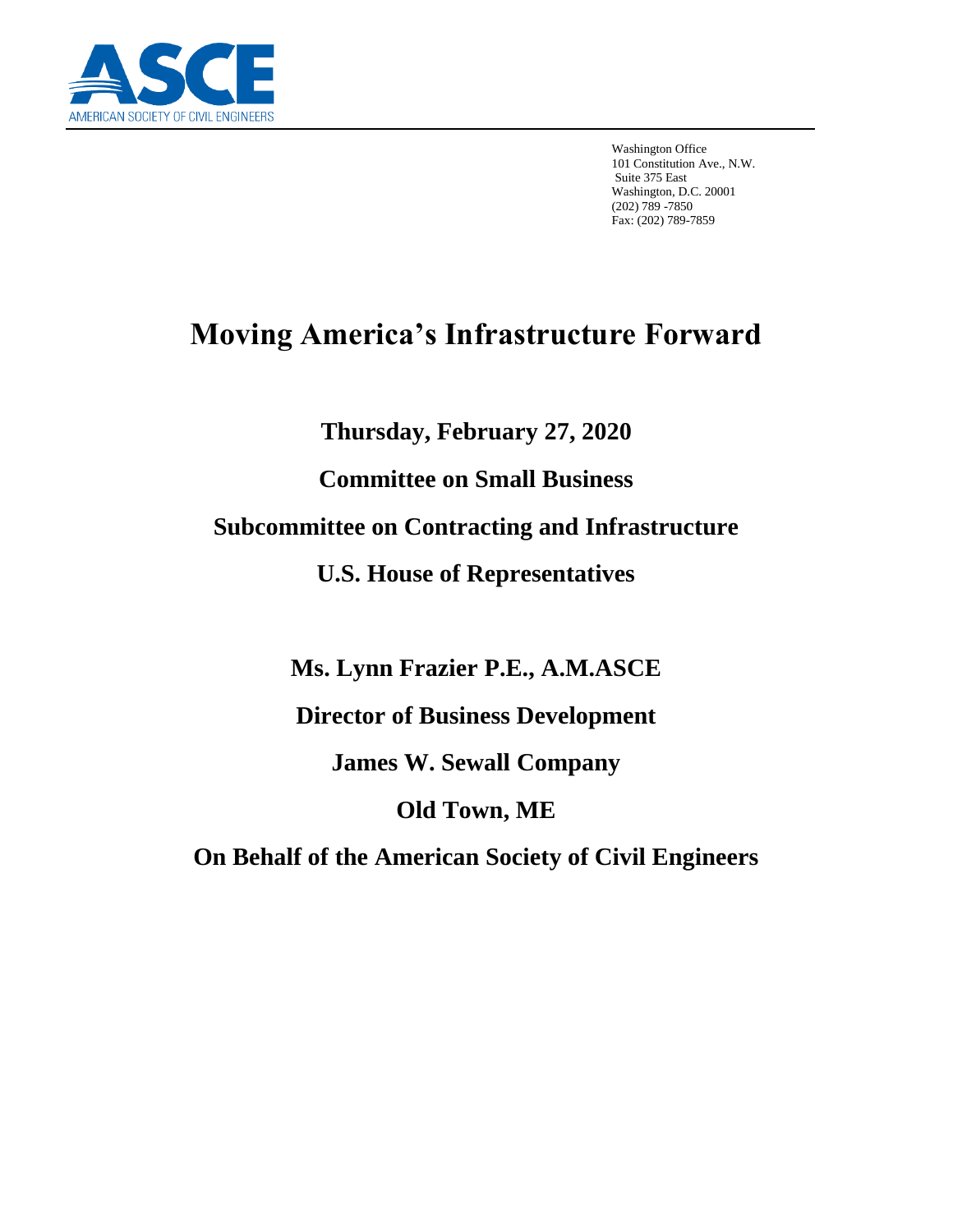#### **Introduction**

Chairman Golden, Ranking Member Stauber, and members of the Subcommittee, thank you for inviting me today for this important discussion on the nation's infrastructure. My name is Lynn Frazier, and I am a civil engineer based in Enfield, Maine and a Past-President of the American Society of Civil Engineers' Maine Section. I am currently a transportation engineer for a small engineering firm headquartered in Old Town, Maine and sit on the Board of the Maine Chamber of Commerce. In my capacity on the Board of the Maine Chamber of Commerce I am able to help shape the direction of Maine's largest business group and advocate for the investments in our infrastructure that are necessary to attract and grow local businesses.

Today, I am appearing on behalf of the more than 150,000 members of the American Society of Civil Engineers  $(ASEE)^1$  and I appreciate the opportunity to submit our position on the importance and economic impact of long-term, strategic investment in our nation's infrastructure systems. ASCE has long been an advocate for maintaining and modernizing the nation's infrastructure. Founded in 1852, ASCE is the nation's oldest national engineering society representing the civil engineering professionals who serve as stewards of infrastructure here in the U.S. and around the world. ASCE is eager to work with Congress to find ways to further improve our nation's vital infrastructure systems and we thank you for examining this important issue.

America's infrastructure includes highways, streets, public buildings, mass transit, ports, airports, inland waterways, water systems, waste facilities, dams, levees and other public and private facilities. Although taken for granted, the nation's infrastructure is vital to the nation's public health and welfare. It is also the foundation on which our national economy, global competitiveness, and quality of life depends. Historically, our nation has invested in infrastructure projects with long-term benefits, such as the Hoover Dam and Interstate Highway System, that strengthened the economy while the project was being designed and built, and for generations to come.

For the U.S. economy to thrive, we need a first class infrastructure system that moves people and goods sustainably, efficiently, and affordably by land, water, and air; energy transmission systems that deliver clean, dependable, low-cost power; and water systems that reliably and safely drive industrial processes as well as the daily functions of our communities. Yet today, our infrastructure systems are failing to keep pace with current and expanding needs, as investment in our infrastructure falters.

If we are to achieve lasting progress for our infrastructure, the federal government must provide critical leadership and commit to not only financing infrastructure programs, but to funding them. Congress must do its part to enact long-term solutions, make regular and robust appropriations, and maintain scheduled reauthorizations for the Water Resources Development

<sup>1</sup> ASCE was founded in 1852 and is the country's oldest national civil engineering organization. It represents more than 150,000 civil engineers individually in private practice, government, industry, and academia who are dedicated to the advancement of the science and profession of civil engineering. ASCE is a non-profit educational and professional society organized under Part 1.501(c) (3) of the Internal Revenue Code. [www.asce.org,](http://www.asce.org/)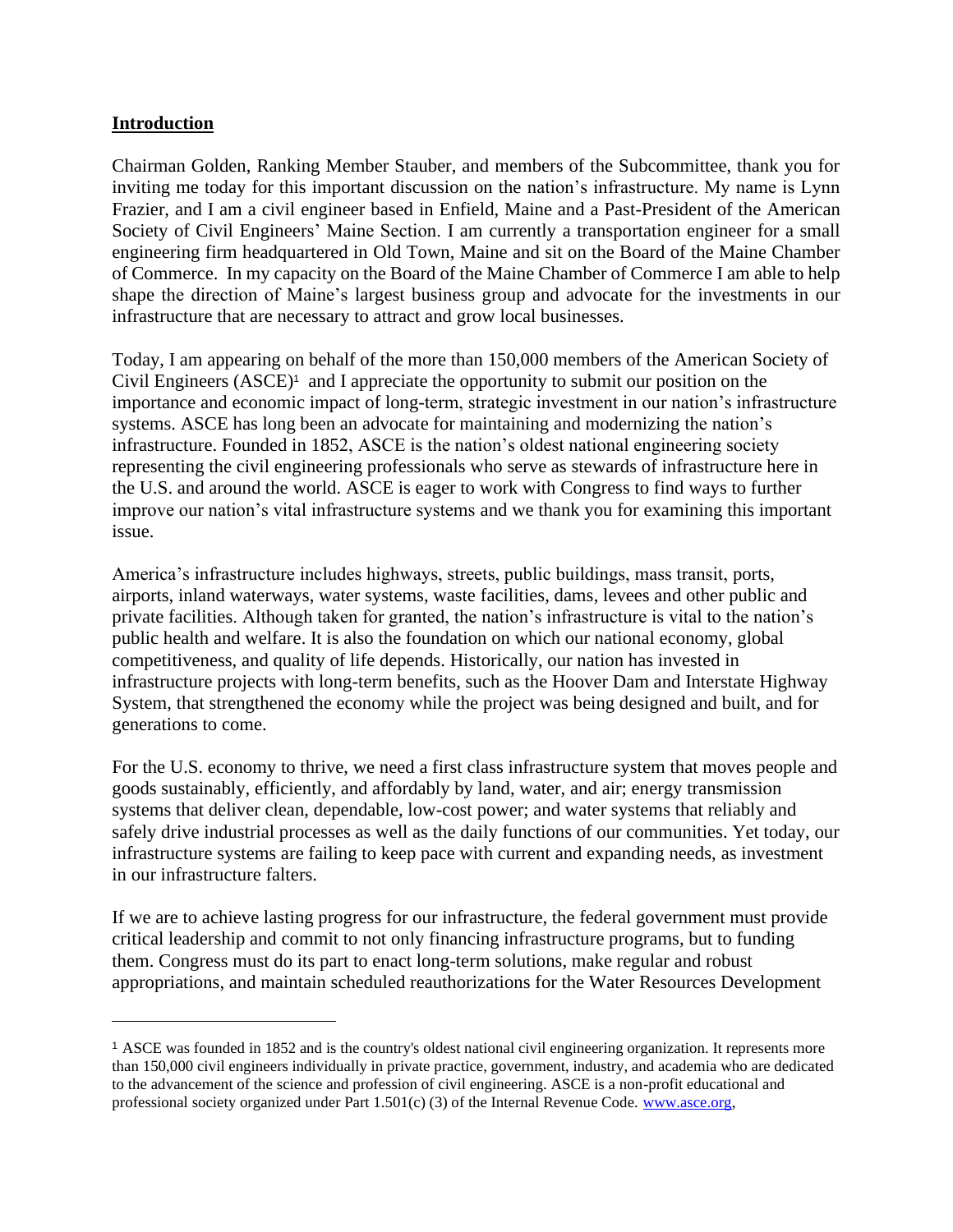Act, the Fixing America's Surface Transportation Act, and the myriad of other pieces of legislation that sustain our infrastructure. Further, all levels of government and the private sector must do its part to increase investment in order to restore America's world-class infrastructure.

### **ASCE's 2017 Report Card for America's Infrastructure**

Every four years, ASCE publishes the *Infrastructure Report Card*. The Report grades 16 major infrastructure categories using a simple "A" to "F" format and examines current infrastructure conditions and needs, assigning grades and making recommendations on how to raise them. Through this format, ASCE works to raise awareness for the public on the current state of our nation's infrastructure system, as well as the most pressing infrastructure challenges. While some incremental progress has been made since ASCE released its first Infrastructure Report Card in 1998, as a nation we still have a long way to go to ensure our country can compete in a global economy.

Most recently, ASCE's *2017 Infrastructure Report Card<sup>2</sup>* rated the overall condition of the nation's infrastructure a cumulative grade of "D+," with an investment gap of \$2 trillion. As our infrastructure continues to age, and investments do not keep pace with needs, the gap between identified investments and the public commitments to meet those needs only widens every year.

To quote the Maine Department of Transportation Commissioner, Bruce Van Note, "the reality is that we are now competently managing a slow decline of our transportation system until bipartisan funding solutions materialize, the system will not fail immediately, and we will do our best to avoid any serious safety impacts, but holding actions only work for a short time and the reliability of the system will suffer." The bleak reality is the case for infrastructure systems across the entire country.

Beyond the national Report Card, ASCE has issued a number of state infrastructure assessments. These reports prove to be a useful tool to examine how states are finding solutions for fixing and funding their infrastructure systems. The investments and innovations occurring at the state level can act as a testing ground as the federal government examines national solutions for our infrastructure.

The Maine Section of ASCE released a *Report Card for Maine's Infrastructure* in 2016, which rated the state's infrastructure a cumulative grade of "C-." Of the 14 categories graded in the Maine Report Card, only two infrastructure categories (energy and ports and waterways) were graded in good condition, while eight categories ranged in the fair to mediocre range, and four categories were considered in poor condition (dams and levees, municipal wastewater, passenger transportation, and roads). The Maine Report Card, like all of ASCE's state report cards, also highlights infrastructure innovations and successes that are taking place and could serve as examples at the national level. For example, in Maine the City of Biddeford embarked on an extensive redevelopment project at the site of an old waste incinerator. Through the use of a public-private partnership my firm was able to work with the city to attract \$100 million in private investment to construct new public parking facilities, pubic parks, and housing. However,

<sup>2</sup> <https://www.infrastructurereportcard.org/>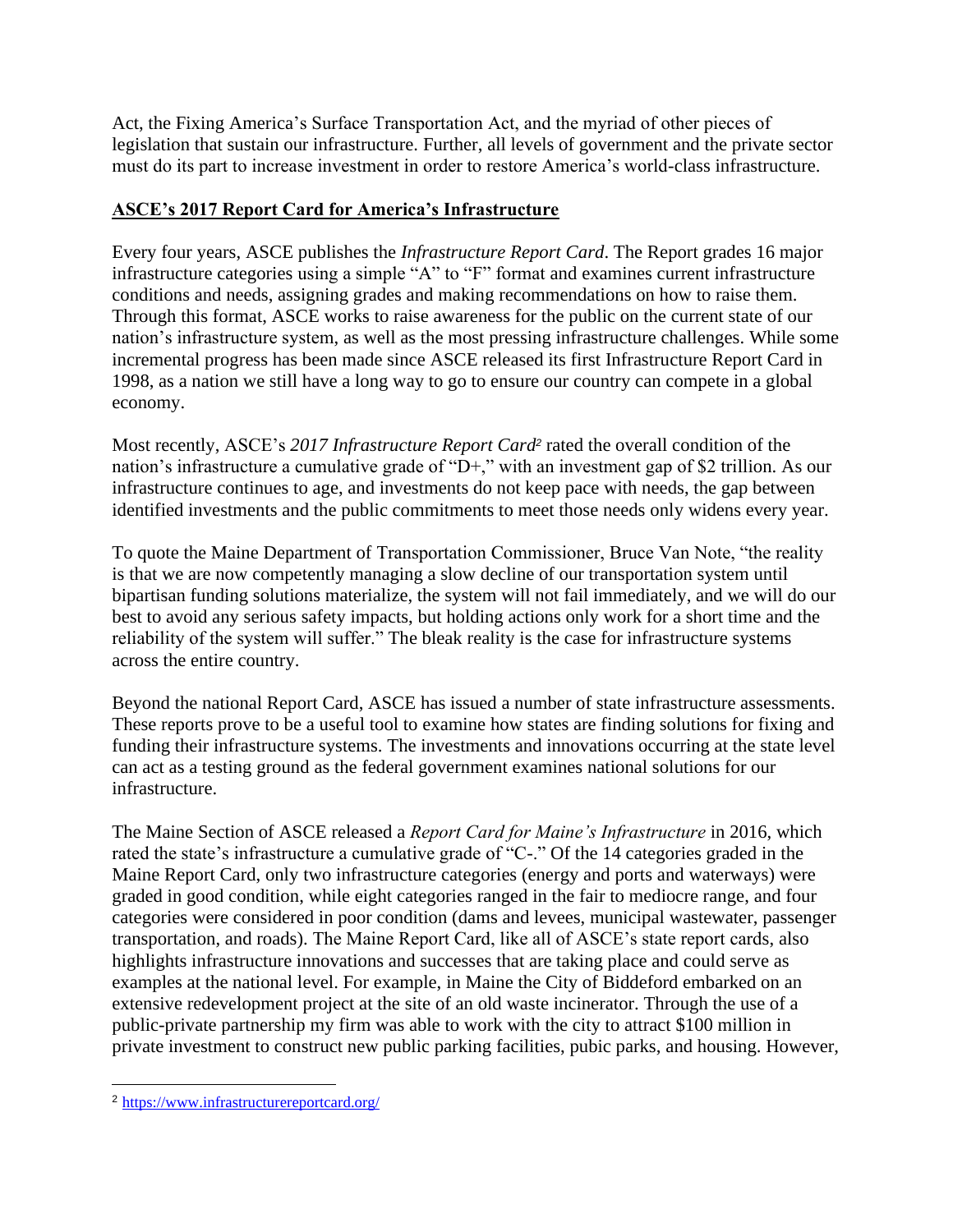while this redevelopment is an exciting opportunity, it should be noted that private, or additional state investment, cannot supplant reliable federal funding.

The Maine Section kicked off its update for the Maine Report Card earlier this month and we expect to release the new report later this year. Meanwhile, ASCE will release a new national *Report Card for America's Infrastructure* in February 2021. We hope that both of these reports can continue to move the national conversation about our infrastructure needs, as well as provide solutions for how to raise the grades.

#### **Failure to Act: Closing the Infrastructure Investment Gap for America's Economic Future**

In 2016, ASCE released *Failure to Act: Closing the Infrastructure Investment Gap for America's Economic Future*<sup>3</sup> . This economic study analyzed the impact of current infrastructure investment trends on America's GDP, jobs, personal income, and businesses. The report found that over the next 10 years, surface transportation networks, which includes roads, bridges, transit, and commuter rail face an investment gasp of \$1.1 trillion. Airports require an additional \$42 billion to close the funding gap, and inland waterways and ports needs \$15 billion.

In total, ASCE 2017 *Infrastructure Report Card* shows that the U.S. has only been paying about half of its infrastructure bill. Between 2016 and 2025, the investment gap totals just over \$2 trillion. Failing to close that gap risks rising costs, falling business productivity, plummeting GDP, lost jobs, and ultimately, reduced disposable income for every American family. Our economic analysis shows that by 2025, infrastructure will continue to degrade, resulting in a loss of 2.5 million jobs, \$3.9 trillion in GDP, and \$7 trillion in lost business sales. In addition, poor infrastructure costs each American family \$3,400 a year, which is \$9 a day, in personal disposable income. That's money we are spending on unexpected car repairs, watermain bursts, and lost productivity as we sit and wait for the train. For these reasons alone, it is time to invest in our nation's infrastructure. The longer we wait, the more it will cost each American family.

More specific to the business sector, our failing infrastructure has led to increased production costs, declining exports, increased cost of business travel and declining consumer spending. These impacts are rendering U.S. goods and services less competitive internationally and are falling disproportionately on technology and knowledge-based industries that drive innovation and economic development.

In Maine for example, failure to invest properly in the Penobscot River Valley rail connections has led to freight trains being forced to a speed limit of 10 miles per hour from formerly prosperous paper mill towns that desperately needs economic investment. Unfortunately, the slow train speeds have made it difficult to attract new manufacturers, since freight must be shipped out via truck. Meanwhile, the companies that are still in the area are now relying on trucks, which has led to increased congestion on local roads, an increase in traffic accidents, and significant maintenance needs due to the heavy freight volume.

<sup>3</sup> Failure to Act: Closing the Infrastructure Investment Gap for America's Economic Future. (2016) www.asce.org/failuretoact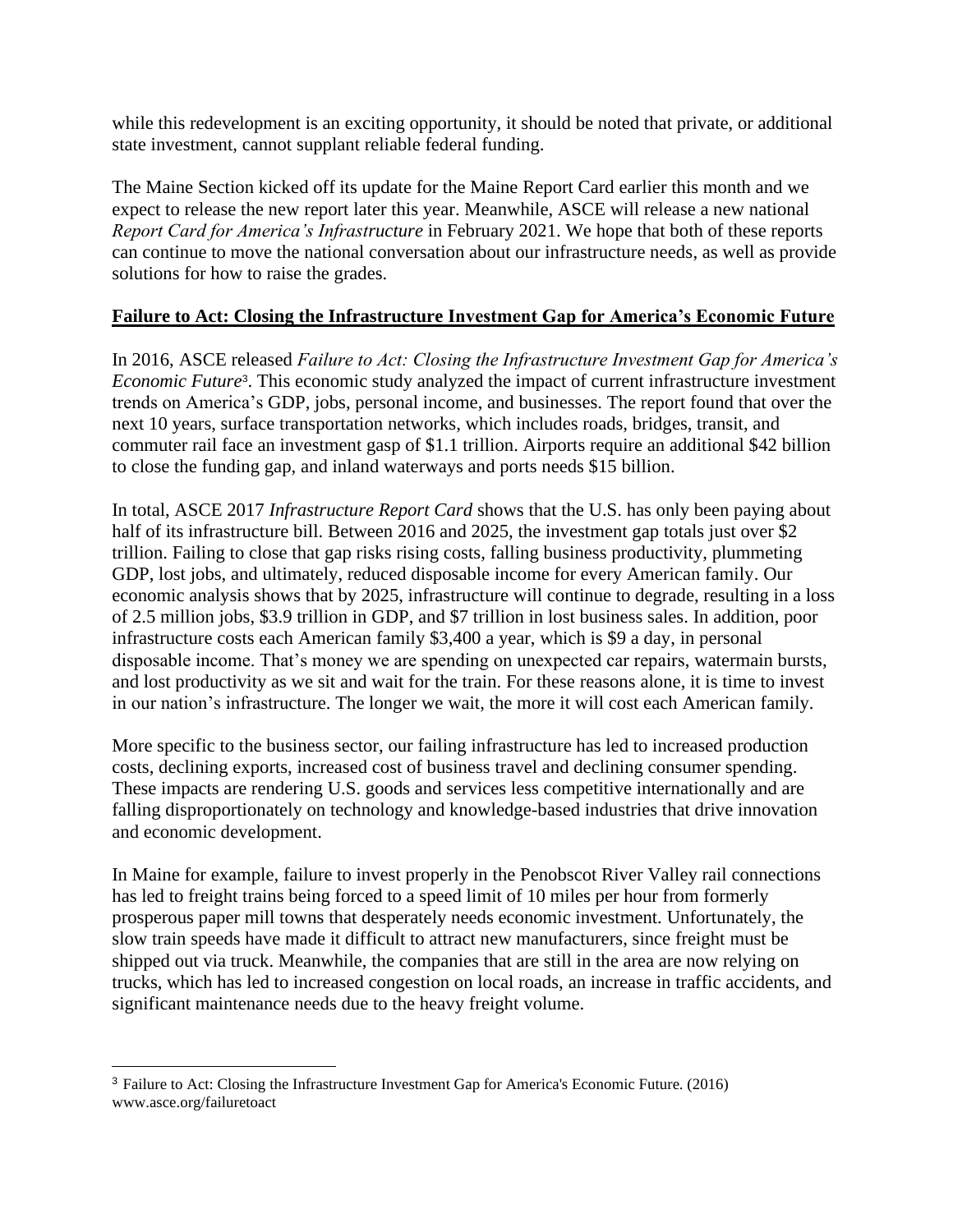Meanwhile, Maine has invested heavily in its ports over the past decade and that investment is paying off. Six years ago, Eimskip made Portland its U.S. headquarters, a move that has significantly grown the number of exports going through the port and has created many wellpaying jobs. Maine now has the potential to be a global exporter of specialty goods and regional companies are utilizing the weekly vessel service to increase their customer base with European markets.

So, while the problem remains significant, it is solvable. Through strategic, sustained investment, bold leadership, thoughtful planning, and careful preparations for the needs of the future, America's infrastructure can be improved and restored. By spending an additional \$206 million each year, for 10 years, we can close the investment gap, raise the nation's infrastructure grades and maintain our global competitiveness. That additional funding should come from all levels of government – federal, state, and local – as well as the private sector.

ASCE is currently in the process of updating the *Failure to Act* reports and will be releasing updates throughout 2020.

## **Fundamental Criteria for Future Infrastructure Investment**

In order to raise the grades, ASCE believes that all infrastructure programs and projects supported by infrastructure investment legislation must meet the following fundamental criteria:

- Investments must provide substantial, long-term benefits to the public and the economy;
- The cost of a project over its entire life span including designing, building, operating, and maintaining the infrastructure – must be taken into account;
- Projects should be built sustainably and resiliently; and
- Federal investment should leverage state, local, and private investment, not replace these other critical sources of infrastructure funding.

Recent proposals by the Administration and House Democrats, as well as the bipartisan, multiyear surface transportation bill passed out of the Senate Environment and Public Works Committee all would make critical investments in our nation's infrastructure and follow these criteria. As shown by the *Failure to Act* reports, Americans cannot afford more of the status quo and the longer we continue to underinvest, the longer American families are forced to spend at least an additional \$3,400 a year due to leaky water pipes, deficient bridges, congested highways, outdated transit systems and an unreliable electric grid.

ASCE was pleased to see the framework from the House Democratic Caucus proposing a bold vision to address the needs of our nation's infrastructure. The proposal is an encouraging first step and serves as a strong template as Members of Congress develop infrastructure legislation this year.

In particular, ASCE is pleased to see additional funding for the Harbor Maintenance Trust Fund for the operations and maintenance needs for ports, and the ability to increase the Passenger Facility Cap to modernize the nation's airports both included in the framework. ASCE is also encouraged to see that the proposal would boost resilience by creating a new program to protect fragile or at-risk transportation assets before they fail.